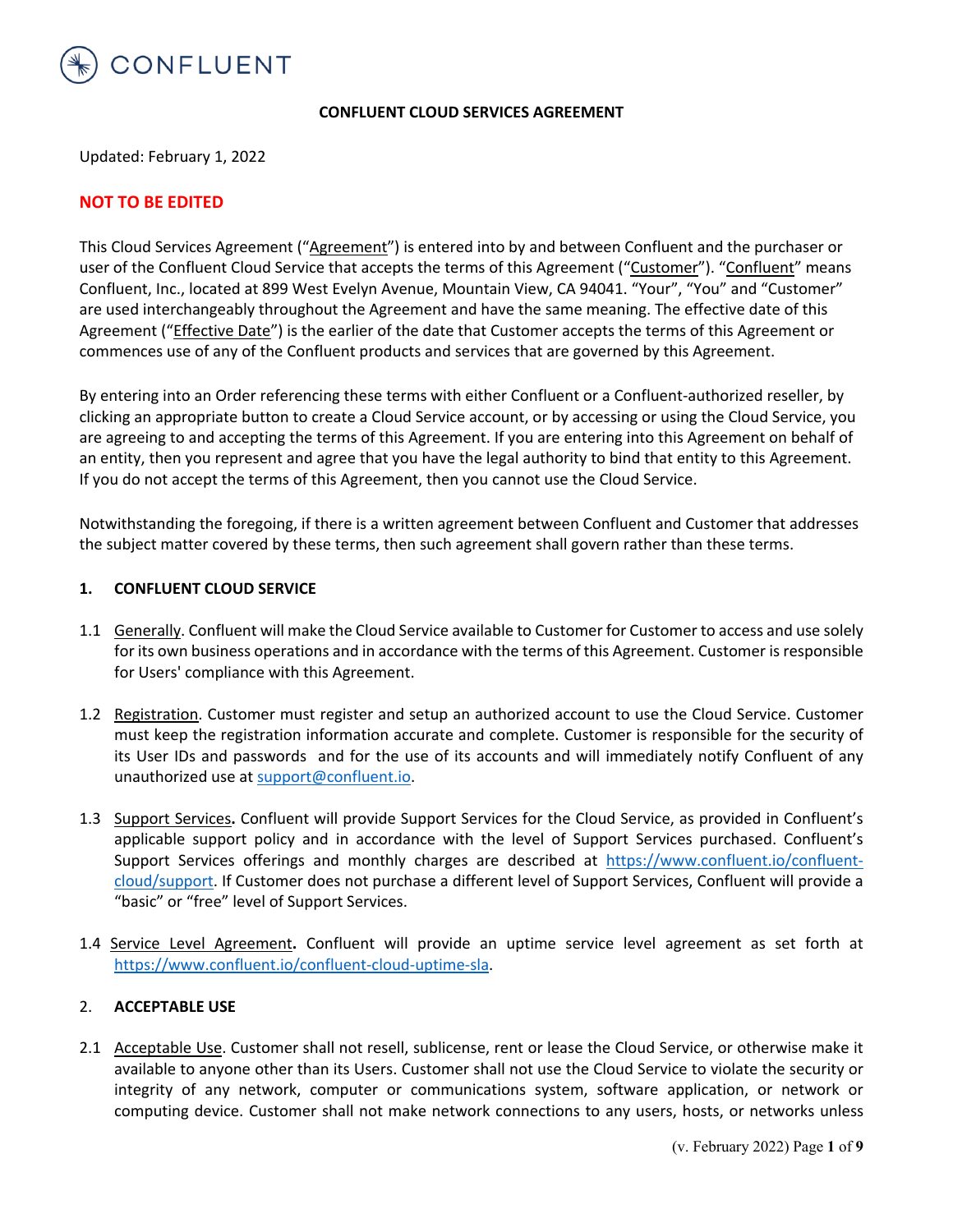

Customer has permission to communicate with them, and may not use manual or electronic means to avoid any use limitations placed on the Cloud Service, such as access and storage restrictions. Confluent may, but has no obligation to (a) investigate any violation of this provision or misuse of the Cloud Service, or (b) remove any content, or disable access to any resource, that violates the foregoing.

- 2.2 Content Restrictions and Responsibilities. Customer shall not transmit Content that is illegal, fraudulent, infringing, or in violation of any individual's or entity's privacy rights. If Customer is a Covered Entity or Business Associate (as defined under the Health Insurance Portability and Accountability Act of 1996 as it may be amended from time to time, and any regulations issued under it) Customer shall not transmit protected health information through the Cloud Service without having entered into a Business Associate Agreement with Confluent. Customer is solely responsible for (a) the legality of Content, (b) ensuring compliance with all privacy laws applicable to the collection and provision of Content; and (c) its configuration and use of the Cloud Service, including compliance with its responsibilities described in the Security Addendum (defined below). Confluent does not control the retention policy settings in Apache Kafka<sup>TM</sup>. To the extent that Customer will be subject to user data access and deletion requests, Customer is responsible for configuring the retention period on Apache Kafka topics (i.e., category names to which messages are stored and published) that contain EU personal data in accordance with the requirements of applicable data protection laws.
- **3. PRIVACY AND SECURITY.** Unless a separate data processing agreement is entered into by the parties, each party shall comply with the Data Processing Addendum located at https://confluent.io/cloud-customer-dpa. Confluent will use appropriate administrative, physical and technical safeguards designed to prevent unauthorized access to, use or disclosure of Content, as more fully described in the Confluent Cloud Security Addendum located at https://confluent.io/cloud-enterprise-security-addendum ("Security Addendum"). Confluent will not access any Content except as necessary to provide the Cloud Service or Support Services, to enforce the provisions of this Agreement, or for a Permitted Disclosure (as defined in section 7.1). Customer acknowledges that the content of the Security Addendum is subject to technical progress and development and that Confluent may update or modify the Security Addendum from time to time; provided, however, that such updates and modifications will not result in the degradation of the overall security of the Cloud Service.

# **4. CONFLUENT SOFTWARE**

- 4.1 License. In connection with Customer's use of the Cloud Service, Confluent may provide to Customer certain of its generally available proprietary software ("Confluent Software"), as may be stated or referenced in an applicable Order. Subject to the terms of this Agreement and such Order, Confluent grants to Customer a limited, non-exclusive, non-sublicensable, non-transferable (except as otherwise provided herein) license during the specified license term to install and use such Confluent Software solely for Customer's internal business operations and solely in connection with Customer's use of the Cloud Service. Customer may permit its third-party service providers to install and use the Confluent Software to provide outsourced services to Customer, and Customer will be solely responsible for such service provider's compliance with this Agreement.
- 4.2 Additional Restrictions on Use. Customer shall not, and shall not permit or encourage any third party to: (a) use the Confluent Software for third-party training, software-as-a-service, time-sharing or service bureau use or (b) disassemble, decompile or reverse engineer any portions of the Confluent Software that are not provided in source code format, or otherwise attempt to gain access to the source code to such Confluent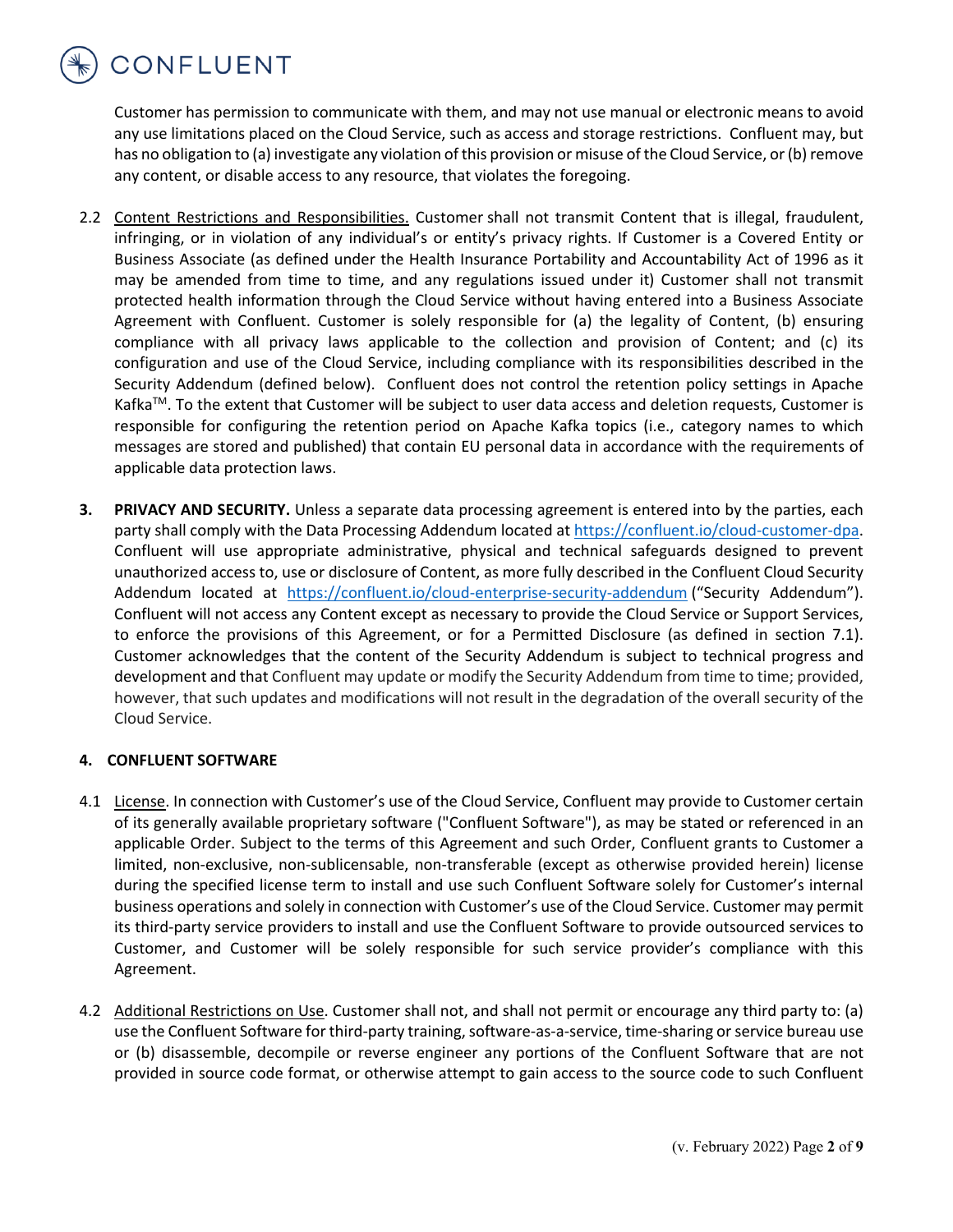

Software (or the underlying ideas, algorithms, structure or organization of the object code in the Confluent Software). The foregoing restriction is inapplicable to the extent prohibited by applicable law.

# **5. ORDERS, FEES AND RELATED**

- 5.1 Orders Generally. All Orders are subject to the terms of this Agreement and are not binding until accepted by Confluent. Orders created by Customer through the Confluent Cloud website are deemed accepted when Confluent provides access to the service environment selected by Customer. All Orders are non-cancelable and non-refundable (except as expressly stated in this Agreement).
- 5.2 Indirect Orders. Sections 5.3 to 5.6 only apply to Orders placed directly with Confluent. If Customer purchases any Cloud Service through a Confluent-authorized reseller (which includes any third-party marketplace platform), Customer will pay the reseller for such purchase and different terms may apply.
- 5.3 Fees and Payment. Customer agrees to pay Confluent all fees incurred for its usage of the Cloud Service and any additional fees specified in an Order. Unless agreed otherwise in a written Order between the parties, Customer's use of the Cloud Service is subject to the fee schedule specified in the Confluent Cloud user interface, and usage fees will be calculated and billed monthly. All amounts payable to Confluent under this Agreement will be due within thirty (30) days from the date of invoice.
- 5.4 Taxes. Customer will pay all applicable customs, duties, sales, use, value added, withholding, or other taxes, federal, state or otherwise, however designated, which are levied or imposed because of the transactions contemplated by this Agreement, excluding only taxes based on Confluent's net income. If Customer is compelled to make a deduction or set-off for any such taxes, Customer will pay Confluent such additional amounts as necessary to ensure receipt by Confluent of the full amount Confluent would have received but for the deduction.
- 5.5 Credit Card Processing. For online Orders that require payment by credit card, Confluent uses a third-party credit card processing service to process payments. Customer consents to the use of such service and to the transfer of Customer's credit card details to such third-party processor. Customer agrees to be bound by any separate terms applicable to the processing service. Customer's credit card will be charged fees automatically for Customer's use of the Cloud Service at the end of each billing cycle.
- 5.6 Late Payments. Late payments may bear interest at the rate of 1.5% per month (or the highest rate permitted by law, if less) from the payment due date until paid in full. Upon notice to Customer, Confluent may suspend Customer's access to the Cloud Service or Support Services for failure to pay any amounts owed when due.

# **6. INTELLECTUAL PROPERTY OWNERSHIP**

6.1 Confluent Materials. Confluent or its licensors retain all rights, title and interest, in and to all intellectual property rights in the Cloud Service and Confluent Software, including all related and underlying technology and Documentation; and any derivative works, changes, corrections, bug fixes, enhancements, updates, modifications, or improvements of any of the foregoing ("Modifications"), (collectively, "Confluent Materials"). Except for the express limited rights set forth under this Agreement, no right, title or interest in any Confluent Materials is granted to Customer. Customer acknowledges that the licenses granted in this Agreement do not include the right to prepare any Modifications of the Confluent Materials. Confluent reserves all rights not expressly granted in this Agreement. No rights are granted by implication or estoppel.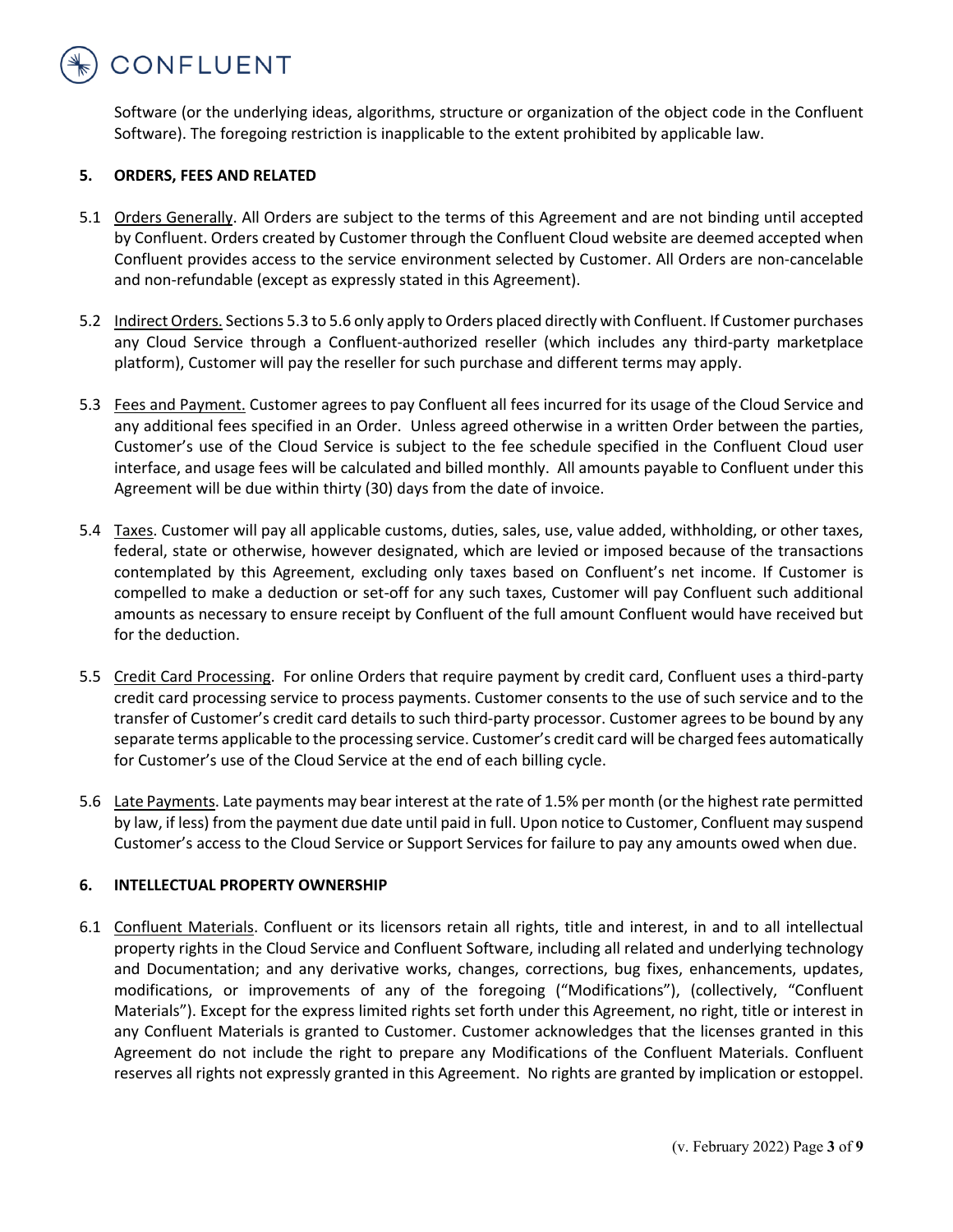# CONFLUENT

- 6.2 Content. Except for the limited rights granted under this Agreement, as between Customer and Confluent, Customer retains all rights, title and interest, including all intellectual property rights, in the Content. Content does not include data that Confluent collects as specified in section 13 (Statistical Usage Data).
- 6.3 Feedback. Customer has no obligation to provide Confluent any suggestions, enhancement requests, recommendations, or other feedback regarding Confluent's products and services ("Feedback"). However, Confluent may use and include any Feedback that Customer provides in Confluent's products and services without restriction or payment.

# **7. CONFIDENTIALITY**

- 7.1 Confidentiality Obligations. Each party shall retain in confidence the non-public information and know-how disclosed or made available by the other party pursuant to this Agreement which (a) is designated in writing as proprietary and/or confidential, if disclosed in writing, (b) if disclosed orally, is designated in writing (which may be via email) as confidential within thirty (30) days of the oral disclosure, or (c) should reasonably be understood to be confidential by the recipient ("Confidential Information"). Notwithstanding any failure to so designate it, the Confluent Software is Confluent's Confidential Information, and Content is Customer's Confidential Information. Each party shall (a) maintain the confidentiality of the other party's Confidential Information using at least a reasonable degree of care; (y) refrain from using the other party's Confidential Information except for the purpose of performing its obligations under this Agreement; and (z) not disclose Confidential Information to any party except to its and its Affiliate's employees, subcontractors and agents as is reasonably required in connection with this Agreement and who are subject to confidentiality obligations at least as protective as those set forth in this section. The foregoing obligations will not apply to Confidential Information of the other party which (i) is or becomes publicly known without breach of this Agreement; (ii) is discovered or created by the receiving party without use of, or reference to, the Confidential Information of the disclosing party, as shown in records of the receiving party; or (iii) is otherwise known to the receiving party without confidentiality restrictions and through no wrongful conduct of the receiving party. Receiving party may disclose Confidential Information to the extent required by law or court order if the receiving party provides prompt notice and reasonable assistance to the disclosing party to enable the disclosing party to seek a protective order or otherwise prevent or restrict such disclosure ("Permitted Disclosures"); and provided that any information so disclosed retains its confidentiality protections for all other purposes.
- 7.2 Injunctive Relief. Any breach or threatened breach of this section may cause irreparable harm to the disclosing party for which there is no adequate remedy at law. Therefore, the disclosing party will be entitled to seek injunctive relief without the necessity of proving actual damages or posting a bond, in addition to any other remedies available at law.

# **8. WARRANTIES AND DISCLAIMERS**

8.1 Warranties. Confluent represents and warrants that (a) it shall perform Support Services in a professional manner, employing a standard of care, skill and diligence consistent with industry standards, and (b) the Cloud Service will perform in all material respects in accordance with the applicable Documentation. Confluent's entire obligation and Customer's sole remedy for a breach of the foregoing warranty will be for Confluent to re-perform the Support Services in accordance with the requirements stated in the Support Services or correct any non-conformity in the Cloud Service, as applicable. The foregoing warranties will not apply unless Confluent is notified in writing of the applicable nonconformity within thirty (30) days of the date on which Customer first became aware of such applicable nonconformity.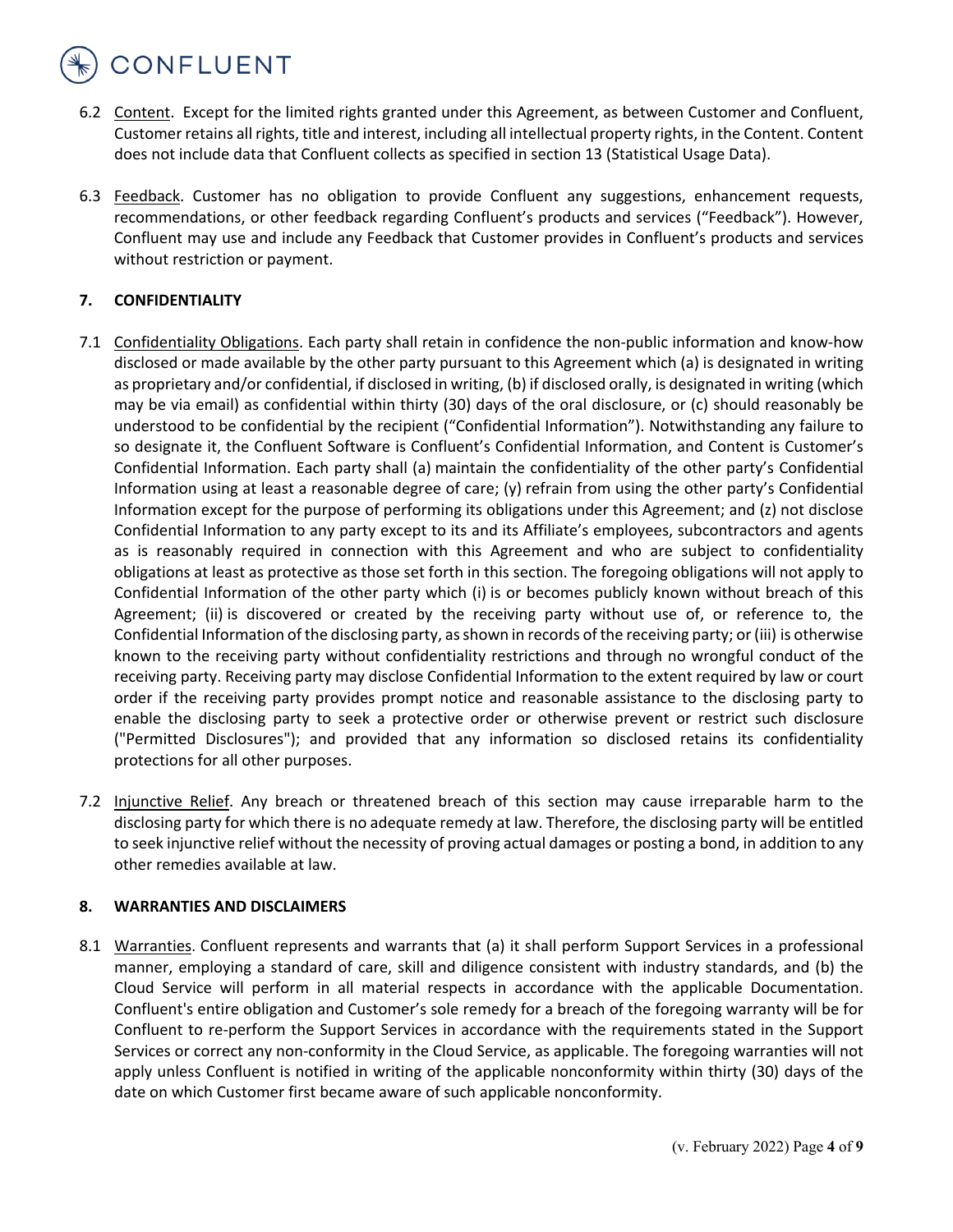

8.2 Warranty Disclaimer. EXCEPT FOR THE EXPRESS WARRANTIES STATED IN SECTION 8.1, CONFLUENT MAKES NO OTHER WARRANTIES, EXPRESS, IMPLIED, STATUTORY, OR OTHERWISE, WITH RESPECT TO THE CLOUD SERVICE, CONFLUENT SOFTWARE, SUPPORT SERVICES OR ANY OTHER CONFLUENT MATERIALS OR SERVICES PROVIDED HEREUNDER. CONFLUENT SPECIFICALLY DISCLAIMS ALL OTHER WARRANTIES, EXPRESS AND IMPLIED, INCLUDING WITHOUT LIMITATION THE IMPLIED WARRANTIES OF MERCHANTABILITY, TITLE, FITNESS FOR A PARTICULAR PURPOSE, AND NONINFRINGEMENT. CONFLUENT DOES NOT WARRANT THAT THE CLOUD SERVICE OR CONFLUENT SOFTWARE WILL OPERATE UNINTERRUPTED OR ERROR FREE, OR THAT ALL ERRORS WILL BE CORRECTED. FOR THE AVOIDANCE OF DOUBT, NOTHING IN THIS DISCLAIMER DIMINISHES ANY OBLIGATIONS EXPRESSLY STATED IN THE SERVICE LEVEL AGREEMENT REFERENCED IN THIS AGREEMENT OR AN ORDER HEREUNDER.

## **9. INDEMNIFICATION**

- 9.1 By Confluent. Confluent will defend Customer from and against any claim, demand, or lawsuit brought against Customer by a third party alleging that the Cloud Service and any Confluent Software licensed under an Order (together, the "Confluent Technology"), as made available to Customer by Confluent and used pursuant to this Agreement, infringes such third party's intellectual property rights, and Confluent will pay such damages or costs as are finally awarded against Customer or agreed to in settlement attributable to any such action, provided that Customer gives Confluent (a) notification in writing of any such action within sixty (60) days of Customer's receipt thereof; (b) sole control of the defense or settlement of such action (provided any settlement releases Customer from all liability); and (c) all reasonable information and assistance, at Confluent's expense. If the Confluent Technology becomes, or in the opinion of Confluent is likely to become, the subject of such an infringement claim, Confluent shall, at its option and expense, either: (i) procure for Customer the right to use the allegedly infringing element of the Confluent Technology, at no charge to Customer; (ii) replace or modify, in whole or in part, the Confluent Technology to make it non-infringing; or (iii) if neither (i) or (ii) are commercially available, terminate the applicable Order, and refund a pro rata portion of any fees pre-paid by Customer for the terminated Cloud Service. Confluent assumes no liability hereunder for any claim of infringement if such claim is based on: (a) Content, (b) use of software other than a current unaltered release of the Confluent Software, as provided by Confluent to Customer; (c) the combination, operation or use of the Confluent Technology, with non-Confluent programs or hardware, if the claim would not have arisen but for such combination, operation or use; (d) any alteration or modification of the Confluent Software by a party other than Confluent, (e) the public open source versions of Apache Kafka or any other Third Party Software, or (f) use of the Confluent Technology other than in accordance with this Agreement. THIS SECTION SETS FORTH CONFLUENT'S ENTIRE LIABILITY AND OBLIGATION AND CUSTOMER'S SOLE REMEDY FOR ANY CLAIM OF INFRINGEMENT OF ANY INTELLECTUAL PROPERTY RIGHTS.
- 9.2 By Customer. Customer will defend Confluent from and against any claim, demand, or lawsuit brought against Confluent by a third party arising out of or relating to any Content, including any claim involving (a) Content transmitted in violation of the acceptable use and Content restrictions of section 2, and (b) alleged infringement or misappropriation of third-party rights by the Content, and Customer will pay such damages or costs as are finally awarded against Confluent attributable to any such action, provided that Confluent gives Customer (i) prompt notification in writing of any such action; (ii) sole control of the defense or settlement of such action (provided any settlement releases Confluent from all liability); and (iii) all reasonable information and assistance, at Customer's expense.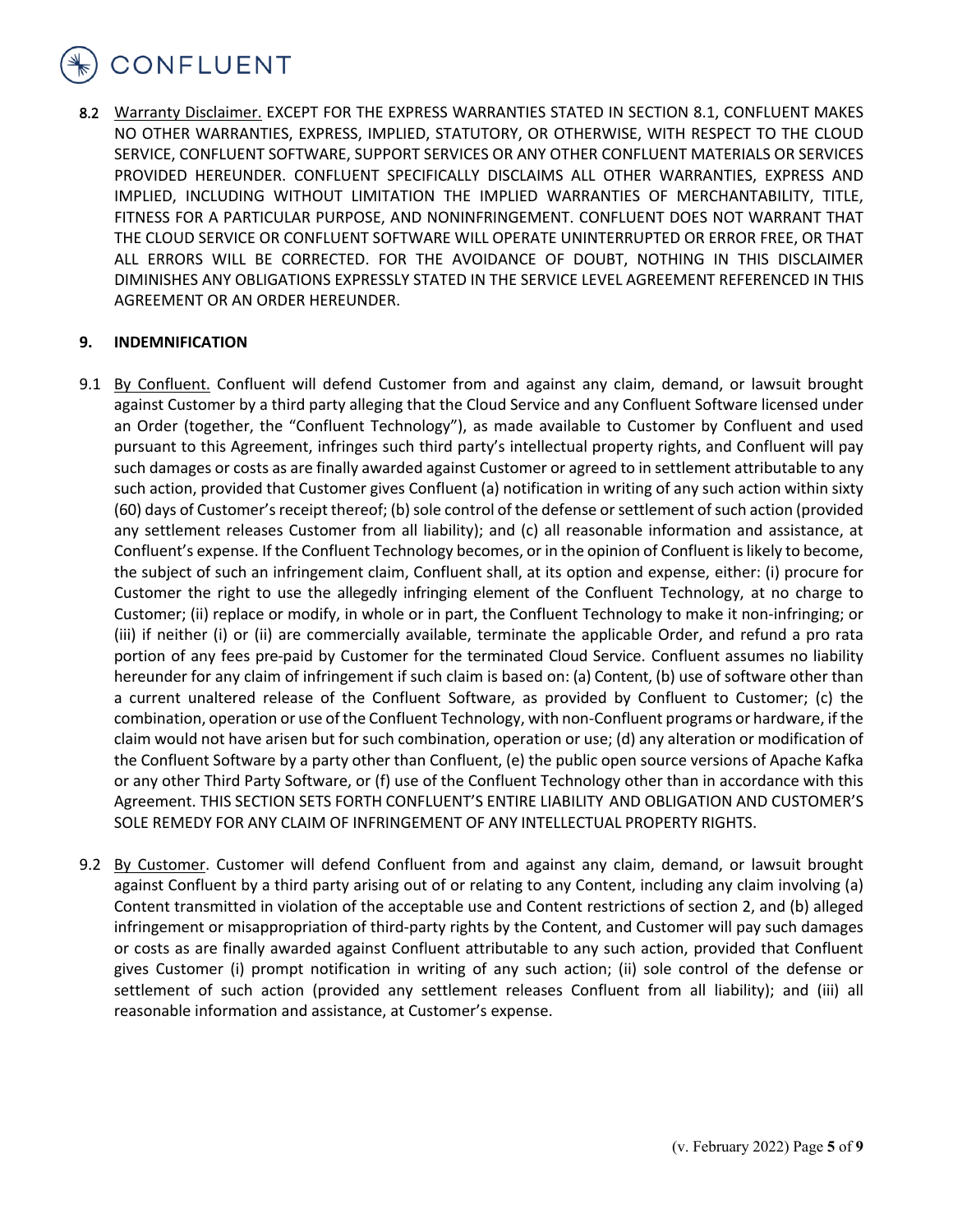

#### **10. LIMITATION OF LIABILITY**

10.1 NOTHING IN THIS AGREEMENT LIMITS EITHER PARTY'S (I) LIABILITY FOR PERSONAL INJURY, DEATH OR WILLFUL MISCONDUCT, (II) LIABILITY THAT CANNOT BE LIMITED BY APPLICABLE LAW, (III) LIABILITY FOR BREACH OF SECTION 7 (CONFIDENTIALITY) (EXCEPT FOR ANY CLAIMS OR LIABILTY RELATED TO CONTENT, WHICH SHALL BE SUBJECT TO SECTIONS 10.2 BELOW), OR (IV) OBLIGATIONS UNDER SECTION 9 (INDEMNIFICATION).

10.2 EXCEPT AS SET FORTH IN SECTION 10.1,

(A) NEITHER PARTY (NOR ITS SUPPLIERS) WILL BE LIABLE TO THE OTHER PARTY UNDER THIS AGREEMENT FOR ANY CONSEQUENTIAL, INCIDENTAL, SPECIAL, INDIRECT, PUNITIVE OR EXEMPLARY DAMAGES OF ANY KIND, OR FOR LOSS OF BUSINESS, PROFITS, ANTICIPATED SAVINGS, OR DATA, OR FOR ANY CLAIM OR DEMAND BY ANY OTHER PARTY, HOWEVER CAUSED, EVEN IF SUCH PARTY HAS BEEN ADVISED OF THE POSSIBILITY OF SUCH DAMAGES;

(B) IN NO EVENT SHALL EITHER PARTY'S LIABILITY TO THE OTHER PARTY FOR DAMAGES OR LIABILITY OF ANY TYPE EXCEED THE AMOUNT PAID OR PAYABLE BY CUSTOMER UNDER THIS AGREEMENT DURING THE TWELVE (12) MONTHS IMMEDIATELY PRIOR TO THE EVENT GIVING RISE TO SUCH LIABILITY. THE FOREGOING LIMITATIONS OF THIS SECTION 10.2(B) WILL NOT APPLY TO LIABILITY FOR CONFLUENT'S FAILURE TO COMPLY WITH ITS OBLIGATIONS UNDER SECTION 3 (PRIVACY AND SECURITY, WHICH SUCH LIABILITY SHALL NOT EXCEED TWO TIMES (2X) THE AMOUNT OF FEES PAID BY CUSTOMER UNDER THIS AGREEMENT IN THE TWELVE (12) MONTHS IMMEDIATELY PRIOR TO THE EVENT GIVING RISE TO SUCH LIABILITY; AND

(C) IN THE EVENT OF UNAUTHORIZED ACCESS TO OR DISCLOSURE OF CONTENT THAT IS THE RESULT OF CONFLUENT'S FAILURE TO COMPLY WITH ITS OBLIGATIONS UNDER SECTION 3 (PRIVACY AND SECURITY), CONFLUENT SHALL PAY THE FOLLOWING REASONABLE AND DOCUMENTED COSTS INCURRED BY CUSTOMER: (I) COSTS OF PROVIDING NOTIFICATION OF THE SECURITY INCIDENT TO APPLICABLE GOVERNMENT AND INDUSTRY SELF-REGULATORY AGENCIES, TO THE MEDIA (IF REQUIRED BY APPLICABLE LAW) AND TO INDIVIDUALS WHOSE PERSONAL DATA HAVE BEEN DISCLOSED OR ACCESSED ("AFFECTED INDIVIDUALS"), (II) COSTS OF PROVIDING A CREDIT MONITORING SERVICE TO AFFECTED INDIVIDUALS FOR A PERIOD OF ONE YEAR AFTER THE DATE ON WHICH SUCH INDIVIDUALS WERE NOTIFIED OF THE UNAUTHORIZED DISCLOSURE OR ACCESS, AND (III) COSTS OF OPERATING A CALL CENTER TO RESPOND TO QUESTIONS FROM AFFECTED INDIVIDUALS FOR A PERIOD OF ONE YEAR AFTER THE DATE ON WHICH SUCH INDIVIDUALS WERE NOTIFIED OF THE UNAUTHORIZED DISCLOSURE OR ACCESS. CONFLUENT'S OBLIGATION TO PAY THE COSTS SET FORTH IN THIS SECTION 10.2(C) WILL NOT BE SUBJECT TO THE LIMITS SET FORTH IN SECTION 10.2(B).

THESE EXCLUSIONS AND LIMITATIONS SHALL APPLY NOTWITHSTANDING ANY FAILURE OF ESSENTIAL PURPOSE OF ANY LIMITED REMEDY.

#### **11. TERM AND TERMINATION**

- 11.1 Term. This Agreement commences on the Effective Date and will remain in effect until terminated as provided below.
- 11.2 Termination. Unless otherwise stated in an applicable Order, Customer may discontinue its use of the Cloud Service at any time for any reason by following the process in the Confluent website interface to "Delete" Customer's purchased Cloud Service. Discontinuing use of the Cloud Service will not relieve Customer of any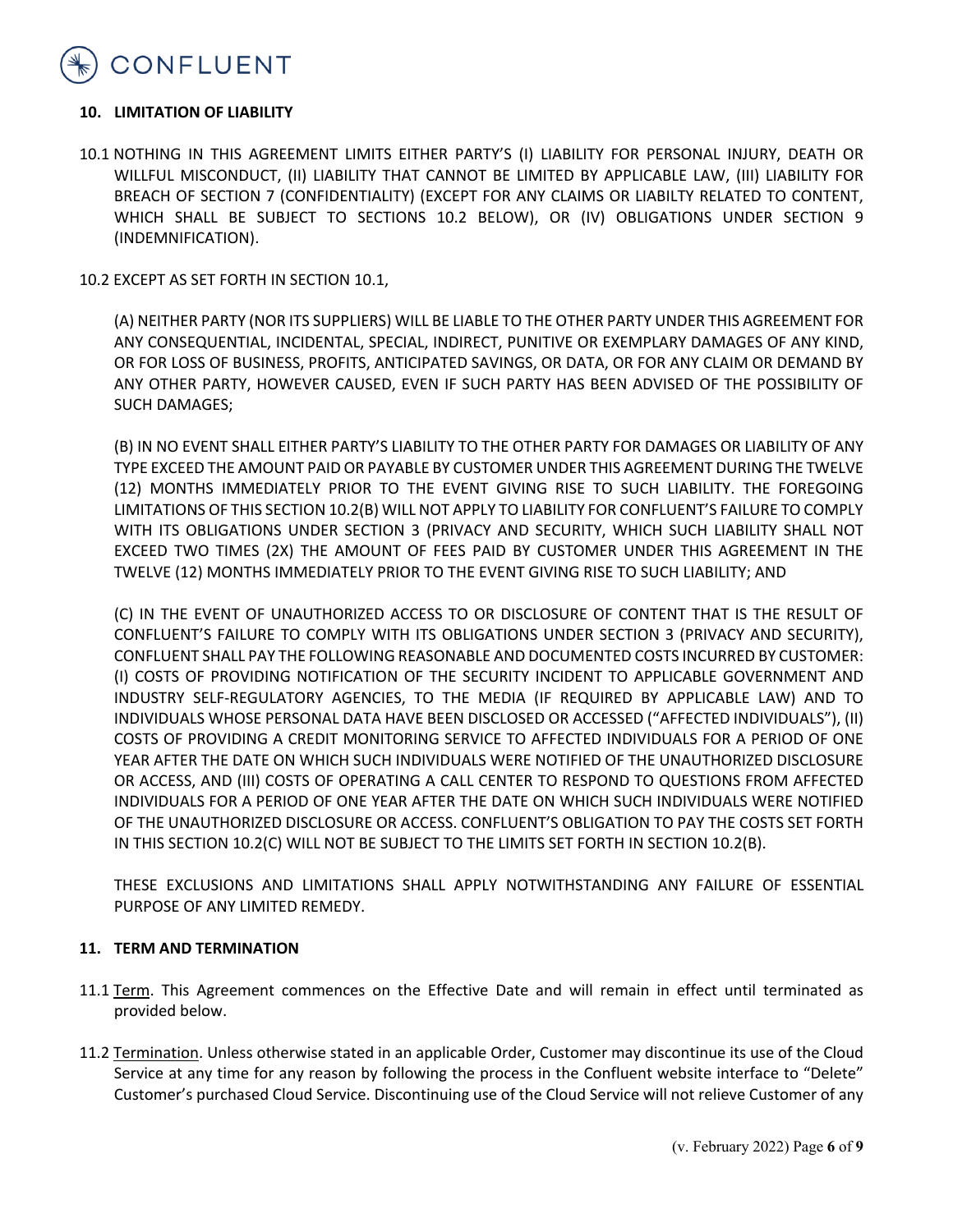

incurred fees and payment obligations, nor entitle Customer to a refund of any pre-paid amounts. Either party may terminate this Agreement or an Order upon written notice in the event the other party materially breaches this Agreement and such breach is not cured within thirty (30) days after written notice of such breach. The termination of an Order will not automatically result in the termination of this Agreement. Either party may also terminate this Agreement immediately if the other party (a) terminates or suspends its business; (b) becomes subject to any bankruptcy or insolvency proceeding under Federal or state statute; (c) becomes insolvent or subject to direct control by a trustee, receiver or similar authority; or (d) has wound up or liquidated, voluntarily or otherwise.

- 11.3 Effect of Termination. The provisions of this Agreement that by their nature extend beyond the termination of this Agreement will survive termination. Upon termination of this Agreement, Customer will immediately cease use of and access to the Cloud Service and the Support Services, and delete all copies of the Confluent Software and related documentation. Customer is solely responsible for exporting Content from the Cloud Service prior to discontinuation or termination of its use of the Cloud Service. Customer acknowledges that following such discontinuation or termination it will have no further access to any Content in the Cloud Service.
- **12. TRIAL USAGE. "**Trial Usage" is a short-term evaluation of the Cloud Service that is (i) provided free of charge or discounted due to Customer receiving from Confluent one or more coupon codes or credits towards such usage, or (ii) pursuant to an Order that is specifically labeled "Proof of Concept." A Trial Usage period ends the earlier of (a) the date Customer enters into a commitment Order for the Cloud Service for a minimum one-year term, or (b) the date Customer has paid non-discounted rates for a period of at least three consecutive months after all coupons expire. For clarity, if more than one coupon code or credit is provided to Customer, Customer's usage will be considered Trial Usage throughout any interim period between coupon codes or credits. The terms of this section 12 govern Trial Usage and control over any conflicting provision of this Agreement; provided however that Trial Usage will be subject to all applicable provisions of this Agreement that are not in conflict with the provisions of this section 12. Trial Usage shall be limited to internal testing and evaluation purposes on a development or non-production cluster. Unless specifically stated otherwise in an Order, Trial Usage is provided: (a) without support; (b) "AS IS"; and (c) without indemnification, warranty, or condition of any kind. No service level commitment will apply to Trial Usage. Customer must not transmit production data or data regulated by law or regulation into the Cloud Service during Trial Usage. Certain features or functionality of the Cloud Service may not be available in Trial Usage.
- **13. STATISTICAL USAGE DATA.** Confluent may from time to time use and process data about Customer's use of the Cloud Service for the purpose of creating statistics and analytics data. Confluent will use such data only for its own internal business purposes, including to maintain and improve its products and services and to monitor and analyse its activities in connection with the performance of such services.

#### **14. GENERAL**

14.1 Assignment. Neither party may assign or otherwise transfer this Agreement or any rights or obligations hereunder, in whole or in part, whether by operation of law or otherwise, to any third party without the other party's prior written consent, except to an Affiliate or to any successor to its business or assets to which this Agreement relates, whether by merger, sale of assets, sale of stock, reorganization or otherwise. Any purported transfer, assignment or delegation without such prior written consent will be void. Subject to this section, this Agreement shall be binding upon and inure to the benefit of the parties, and their respective successors and permitted assigns.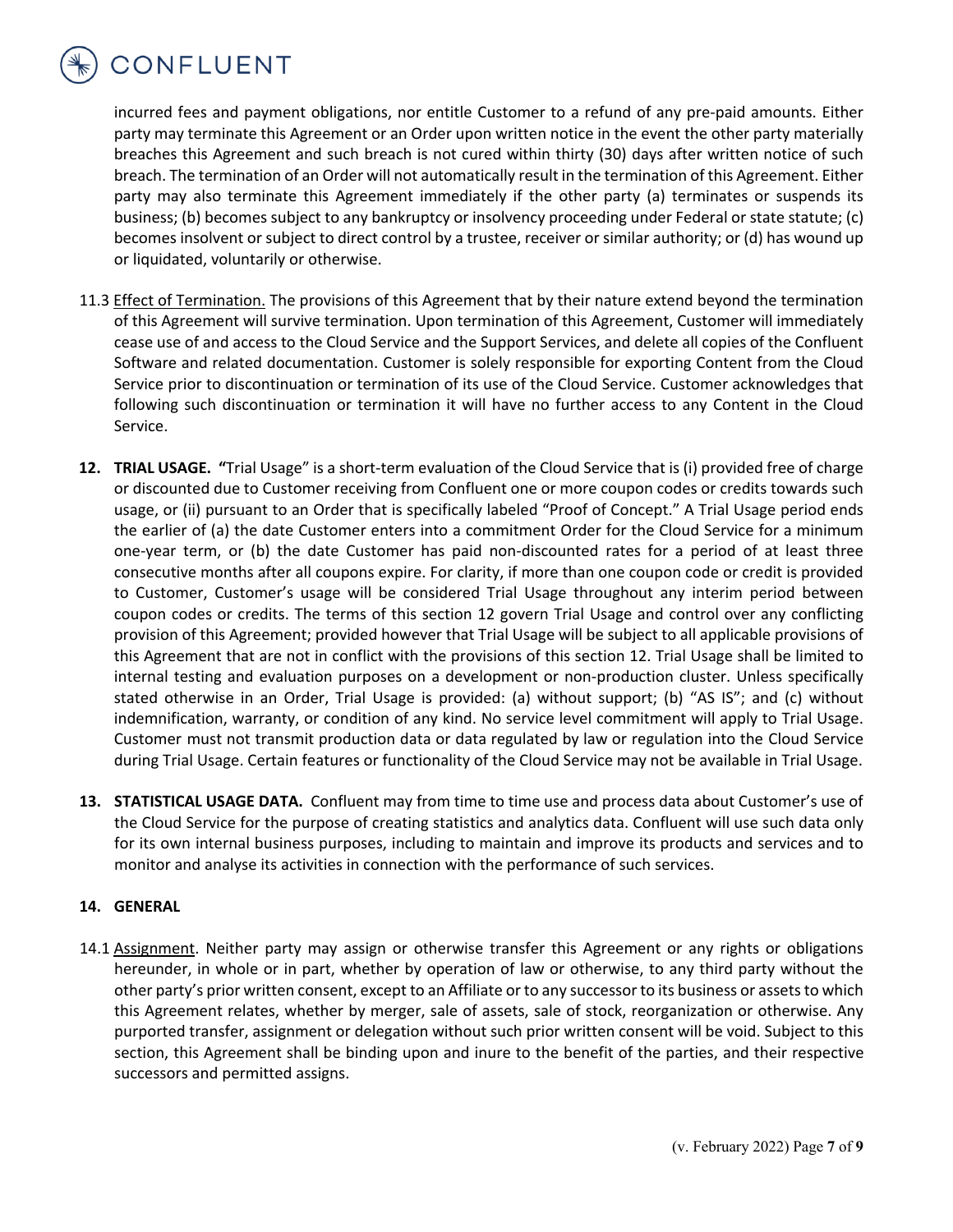CONFLUENT

- 14.2 Third Party Software. In addition to the Confluent Software, Confluent also makes available certain third party open source software as identified in the applicable help, notices, about or source files ("Third Party Software"). The Third Party Software shall be subject to the applicable open source license(s) and not this Agreement. To the extent the terms of open source licenses applicable to Third Party Software prohibit any of the restrictions in this Agreement, such restrictions will not apply to such Third Party Software. To the extent the terms of open source licenses applicable to Third Party Software require Confluent to make an offer to provide source code or related information in connection with the Third Party Software, such offer is made.
- 14.3 Delays. In the event that either party is unable to perform any of its obligations under this Agreement due to any Act of God, fire, casualty, flood, earthquake, war, strike, lockout, epidemic, destruction of production facilities, riot, insurrection, material unavailability, acts or intervention of governmental authority, or any other cause beyond the reasonable control of the party invoking this section, and if such party used its commercially reasonable efforts to mitigate its effects, such party shall give prompt written notice to the other party, and the time for the performance shall be extended for the period of delay or inability to perform due to such occurrences.
- 14.4 Governing Law. This Agreement is governed by the laws of the State of California without regard to its conflicts of laws principles. All disputes arising out of this Agreement will be subject to the exclusive jurisdiction of and venue in the federal and state courts within Santa Clara County, California. The parties consent to the personal and exclusive jurisdiction and venue of these courts. The parties disclaim and exclude the application of the United Nations Convention on Contracts for the International Sale of Goods.
- 14.5 Export Compliance. Confluent Materials are subject to export control laws and regulations. Customer may not access or use the Confluent Materials or any underlying information or technology except in full compliance with all applicable United States export control laws. Neither the Confluent Technology nor any underlying information or technology may be accessed or used (a) by any individual or entity in any country to which the United States has embargoed goods; or (b) by anyone on the U.S. Treasury Department's list of specially designated nationals or the U.S. Commerce Department's list of prohibited countries or debarred or denied persons or entities.
- 14.6 Government End-Users. If Confluent Software is being licensed by the U.S. Government, the Confluent Software is deemed to be "commercial computer software" and "commercial computer documentation" developed exclusively at private expense, and (a) if acquired by or on behalf of a civilian agency, shall be subject solely to the terms of this computer software license as specified in 48 C.F.R. 12.212 of the Federal Acquisition Regulations and its successors; and (b) if acquired by or on behalf of units of the Department of Defense ("DOD") shall be subject to the terms of this commercial computer software license as specified in 48 C.F.R. 227.7202-2, DOD FAR Supplement and its successors.
- 14.7 Other. This Agreement, together with and inclusive of any referenced exhibits, addendums and any incorporated terms, represents the entire agreement between the parties, and supersedes all prior agreements and understandings, written or oral, with respect to its subject matter, and is not intended to confer upon any third party any rights or remedies. Customer acknowledges that it has not relied on any representations other than those contained in this Agreement. No modification of or amendment to this Agreement, nor any waiver of any rights under this Agreement, shall be effective unless in writing and signed by both parties. Confluent may use and display Customer's name and logo on the Confluent website and in Confluent marketing and sales materials for the Cloud Service. The terms of this Agreement will supersede any additional or conflicting term in any purchase order or other purchasing-related document issued by